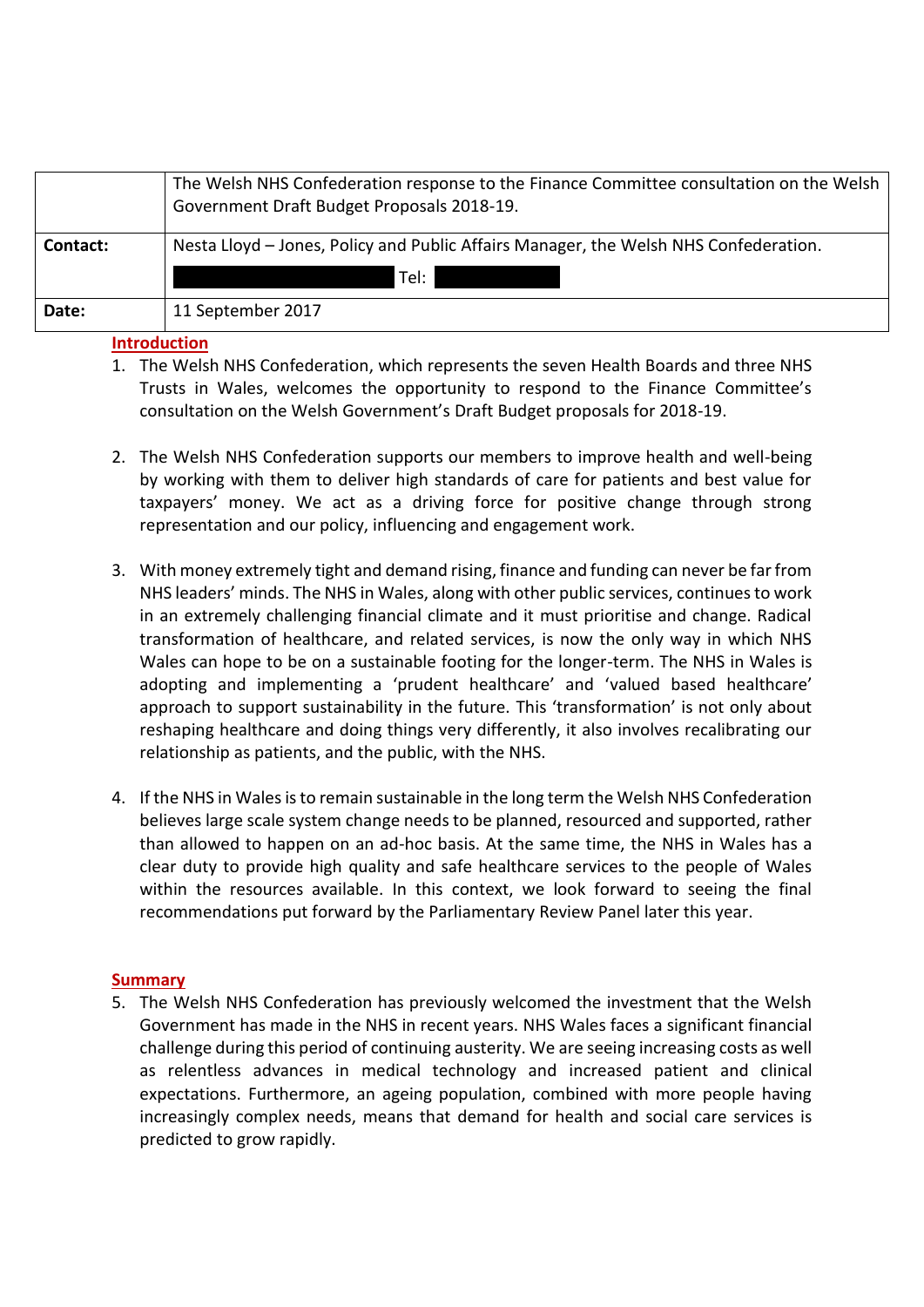

- 6. While the fact that more of us are living longer is a success story and should be celebrated, this trend brings about fresh challenges for the NHS. The number of people aged 65 and over is projected to increase by 50% by 2037.<sup>i</sup> While people are living in good health for longer, this health gain is not distributed equally. Wales currently has the highest rates of long-term limiting illness in the UK, which is the most expensive aspect of NHS care. As last year's Health Foundation report<sup>ii</sup> highlighted, the percentage of people in Wales living with at least one chronic condition has increased from 5.1% in 2004/05 to 6.5% in 2014/15, an almost 30% increase. However, the biggest rise is in the percentage of people living with multiple chronic conditions. This percentage has increased by 56% over this 10-year period if you take population growth into account. This is the equivalent of 64% more people living with multiple chronic conditions. The Health Foundation report concludes that without any action to reduce pressures or increase efficiency, NHS spending would need to rise by an average of 3.2% a year in real terms to keep pace with demographic and cost pressures, and rising prevalence of chronic conditions. Maintaining the current range and quality of services would see spending rise from £6.5bn in 2015/16 to £10.4bn in 2030/31.
- 7. Expenditure on the NHS across the UK as a percentage of Gross Domestic Product (GDP) is lower than other countries and declining in relative terms. This is of real concern and the Welsh NHS Confederation believes that the Welsh Government should commit to provide a settlement for the NHS in Wales that as a minimum keeps pace with GDP growth in the long-term. There is no escaping the fact that the NHS will need more money from the Welsh Government each and every year if it is to keep pace with inflation and cope with these challenges.
- 8. The Welsh NHS Confederation recognises that the Welsh Government may not be able to fully fund the pressures facing the NHS in Wales and our members are therefore continually seeking to drive out efficiency savings where they can, but successive years of dealing with financial challenges means the traditional methods of finding savings are unlikely to serve us well in the future. We must recognise that, year on year, the NHS in Wales has to develop more sustainable and sophisticated plans that have got to be delivered within its responsibility to provide high quality care to patients. Ensuring that efficient and safe services are provided within the resources allocated by Welsh Government requires each NHS body, and NHS Wales as a whole, to prioritise spending. This will inevitably mean that difficult choices have to be made on what services are provided.
- 9. The NHS has made a strong and consistent case for investing in the NHS based on sound economic and social policy. The moral case for transforming how care is delivered to better suit the needs of people today is strong. There is however an equally compelling economic case for investing in the NHS now, so it can better support our society to live healthier lives with less need for medical care in the future. Put bluntly, a strong economy needs a strong NHS. It is increasingly apparent that more of the same is unsustainable. In order to address the continued austerity in NHS Wales and the challenges it brings, our overriding approach now must be for the NHS in Wales to adopt and implement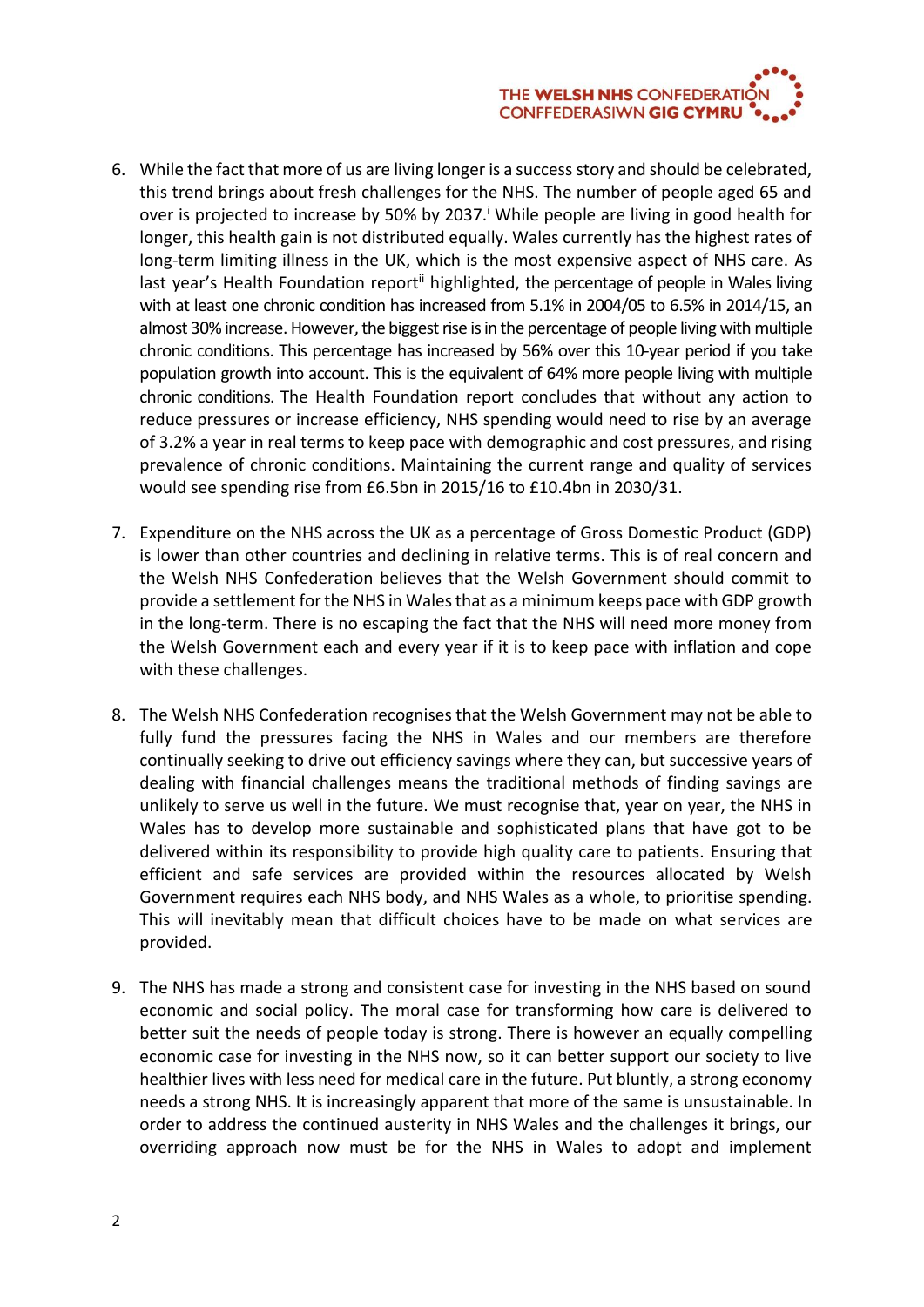

universally a 'prudent healthcare' and 'value based healthcare' approach and to have a long-term vision and strategy for health and social care.

- 10. 'Prudent healthcare' describes the unique way of modelling the Welsh NHS to ensure it is always adding value, contributes to improved patient outcomes and is sustainable. 'Prudent healthcare' also recognises the need to shift to a stronger primary, community and preventative model of care, with closer integrated working with other public services. In the context of the financial challenges that the NHS faces, the 'value based healthcare' proposition enables increased value for our health and social care system through; improved outcomes for the same costs; improved outcomes for less cost; and maintained outcomes at reduced costs.
- 11. A strong NHS also needs a strong social care sector. The Welsh NHS Confederation recognises the crucial role of social care as part of a patient's pathway and as a means of helping maintaining people's independence and managing demand on frontline NHS services. Against that background we would support additional investment in social care and other preventative services, such as housing, if the Welsh Government budget allows and we underline our commitment to collaborate with colleagues across sectors; seeking new ways of working to deliver timely services which meet the needs of the people of Wales. The Social Services and Well-being (Wales) Act 2014 and the Well-being of Future Generations (Wales) Act 2015 help support integration and collaboration across the public sector in Wales. As highlighted in our recent joint publication with ADSS Cymru, "*Health*  and social care: Celebrating Well-being", iii significant change has already happened across Wales to ensure more integrated care, however we need to build on this further with our partners.
- 12. Finally, to cope with the challenges facing the NHS, the NHS and its partners need to be allowed, enabled and supported to change the healthcare system within the resources available. This will inevitably mean that difficult choices have to be made on what services are provided where and when. Prioritising services and spending means that the people of Wales, NHS staff, partners and politicians must be prepared to accept and support new and different ways of delivering services, while taking more responsibility for how they use those services.

# **Consultation questions from Finance Committee**

- **1) What, in your opinion, has been the impact of the Welsh Government's 2017-18 budget?**
- 13. The Welsh NHS Confederation recognises that the Welsh Government operates within a fiscally constrained environment, which was emphasised within the budget proposals for 2017/18, with an overall budget which is reducing in real terms. Within this context, Welsh Government face significant challenges in determining budgetary trade-offs.
- 14. We welcomed the additional £265 million funding for NHS delivery that has been provided and the research based approach which the Welsh Government is increasingly adopting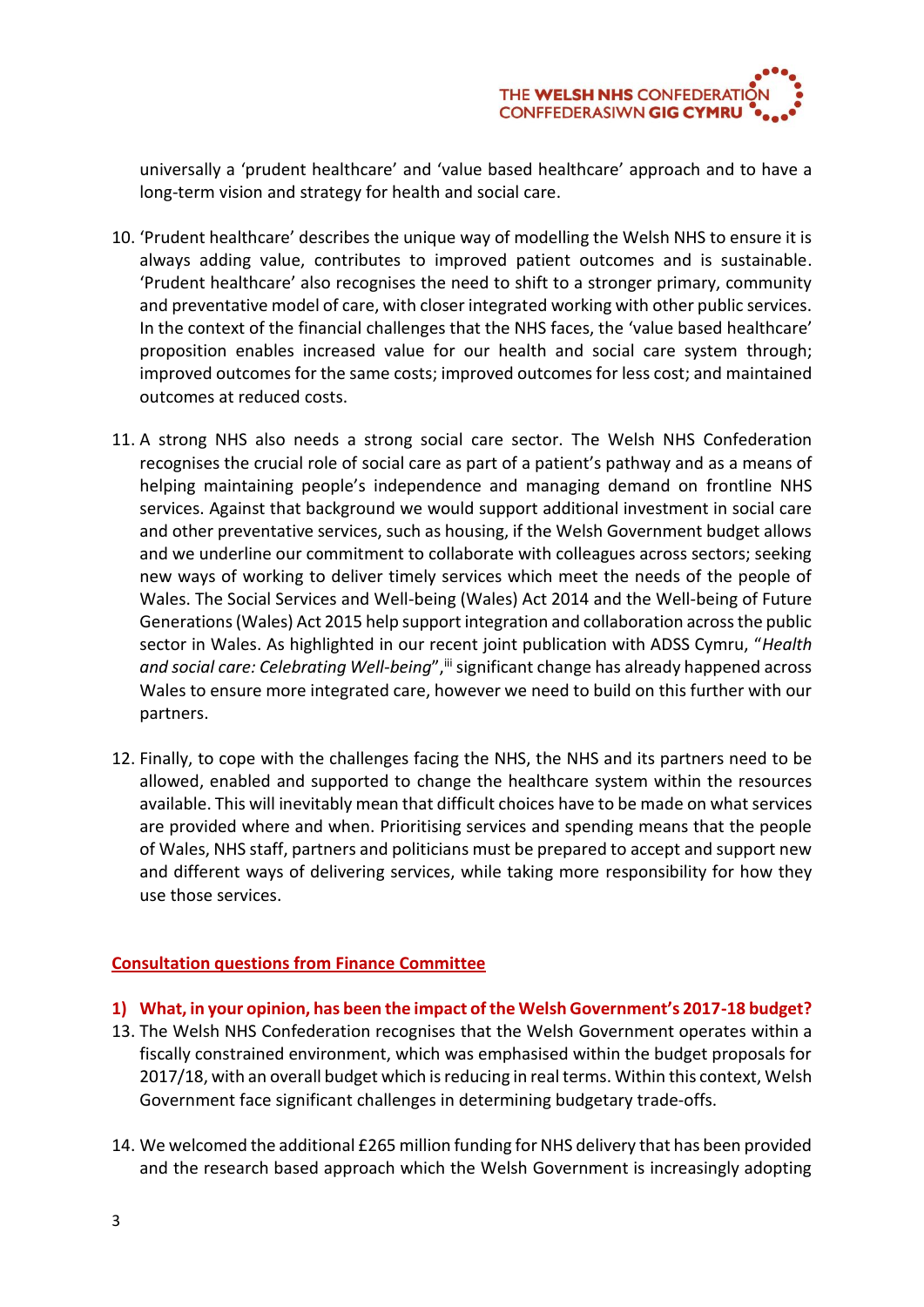

in financial policy development, such as the Institute of Fiscal Studies report into Welsh budgetary trade-offs;<sup>iv</sup> the Health Foundation's report on the financial sustainability of the NHS in Wales<sup>v</sup> and the Nuffield Trust's 'Decade of austerity in Wales' report.<sup>vi</sup> Such evidence will serve to ensure that Wales is well placed to adopt best practice in resource allocation. The funding allocation to the NHS by the Welsh Government has broadly followed the recommendations in the Nuffield Trust and Health Foundation reports.

- 15. Within the budget, additional investments were announced for Mental health services; New Treatments; workforce training, development and recruitment; and £1.1bn programme to transform and maintain NHS infrastructure capital funding. The additional £20m investment made in mental health services was particularly timely, given the significant and growing pressures in this area. Mental health is the largest single programme budget category, at 11.2%, and this investment has supported Health Boards to make progress in implementing the requirements of the 'Together for Mental Health' Delivery Plan, 2016-19.
- 16. Over many years, the NHS has faced a number of longstanding issues which the budget for 2017-18 has supported. The introduction of new treatments, for example, has provided significant financial challenges to the NHS over a number of years. The development of the Treatment Fund has provided certainty over these pressures and ensures that access to new treatments can be provided quicker.
- 17. The increased demands on the NHS, along with a workforce which itself is ageing, has increased the pressures on our workforce. Over recent years, this has resulted in an increasing and overreliance on temporary staffing through agencies for medical and nursing staff. A co-ordinated and targeted national and international recruitment campaign has offset some of this pressure, and a significant number of new appointments have been made for medical staff, however there is some uncertainty following Brexit and the ongoing Brexit negotiations. Commissioning training places remains a challenge, but it is expected that the new organisation, Health Education and Improvement Wales, will improve the co-ordination of workforce planning and education across the NHS. This will be an area for further development over coming years.
- 18. Lastly, and recognising the particularly challenged capital allocation to Welsh Government, we welcome the commitment to prioritise the investment in new medical equipment, IM&T and estate infrastructure. The increased certainty provided through a four-year capital budget is welcomed as it allows the NHS to better plan for the future. In addition to this, the development of the Welsh Mutual Investment Model at the Velindre Cancer Centre is being viewed with interest to understand how this model may be used to upgrade and modernise facilities elsewhere in NHS Wales.
- 19. While welcomed, the additional funding did not cover the funding gap and the health service continues to work hard to meet the ongoing financial challenges through the delivery of Cost Improvement Programmes and efficiency measures.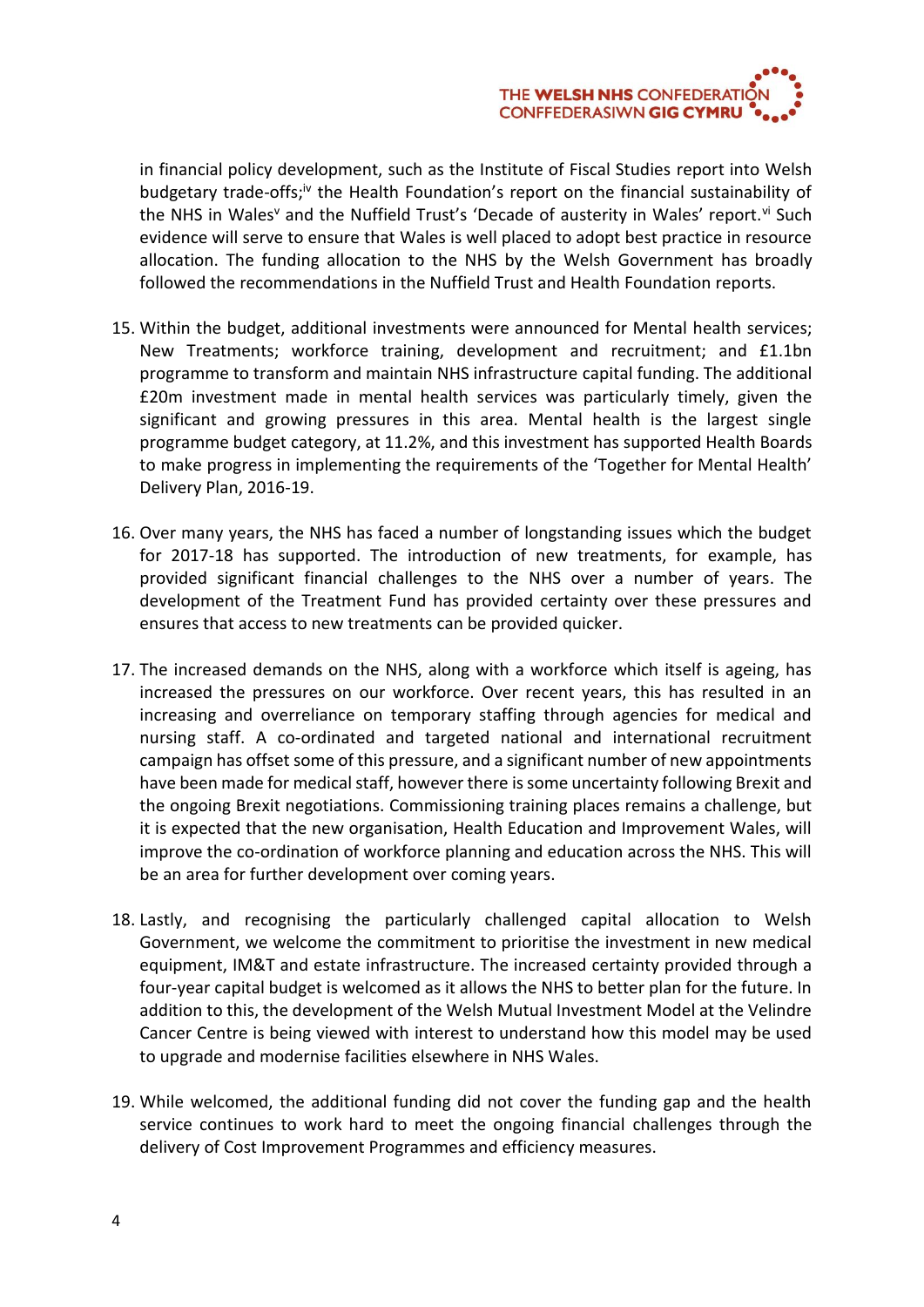

- 20. The Welsh NHS Confederation recognises the contribution that other public services, especially local government, make to supporting the health and well-being of their population and to helping manage demand on health services. It is important to recognise that healthy lives are determined, not just by spending directly on health, but through communities which are prosperous, secure, active, well-educated and well-connected. We are supportive of the funding that was given to preventative and social care services in the 2017 – 18 budget and recognise the need for further investment in this area. In particular, our members are concerned about the frailty of the social care sector, which is already impacting on NHS demand, performance and finance. There is a real concern that the availability of care services in some parts of Wales is likely to contribute to more delayed discharges and a reduction in unscheduled care performance, particularly as we approach winter (but also beyond).
- 21. Part of the responsibility of the NHS in Wales, especially in these economically straitened times, is to be open about the difficult choices we face. Of course the NHS can make the current model of care more cost-effective through efficiency by 'doing the right thing', reducing the costs of delivering services and workforce redesign. However, there are only so many costs that can be taken out of the existing models. The challenge here is that there is limited flexibility to shift significant investment away from treatment services when the current demands on the health service are so great. Therefore, this is an extremely difficult, yet vital, task and the health service will need support to do this.
- 22. In parallel, the NHS needs to channel resources into new care pathways, preventative measures and more cost-effective models of care, which can generate efficiency savings from 'doing the right thing' in the first place. Moving resources into new models of care won't be easy and evidence suggests it takes time to see the benefits. That is why the Welsh NHS Confederation is calling for the Welsh Government to develop a long-term vision and ten-year strategy for sustainable health and care services in Wales and we hope that this is introduced following the recommendations from the Parliamentary Review of health and social care.
- 23. Prioritising services and spending means that the people of Wales, NHS staff, partners and politicians must be prepared to accept and support new and different ways of delivering services, while taking more responsibility for how they use those services.
- **2) What expectations do you have of the 2018-19 draft budget proposals? How financially prepared is your organisation for the 2017-18 financial year, and how robust is your ability to plan for future years?**
- 24. In common with public services across the UK, the NHS in Wales is challenged by the requirement to provide timely, high quality services within its resource constraints. The requirement for NHS organisations to develop financially balanced three-year integrated plans provides the NHS with a clear framework to encourage longer term planning. Consequently, it is important that there is stability and consistency in the overall NHS budget alongside a recognition of the growing pressures facing the system.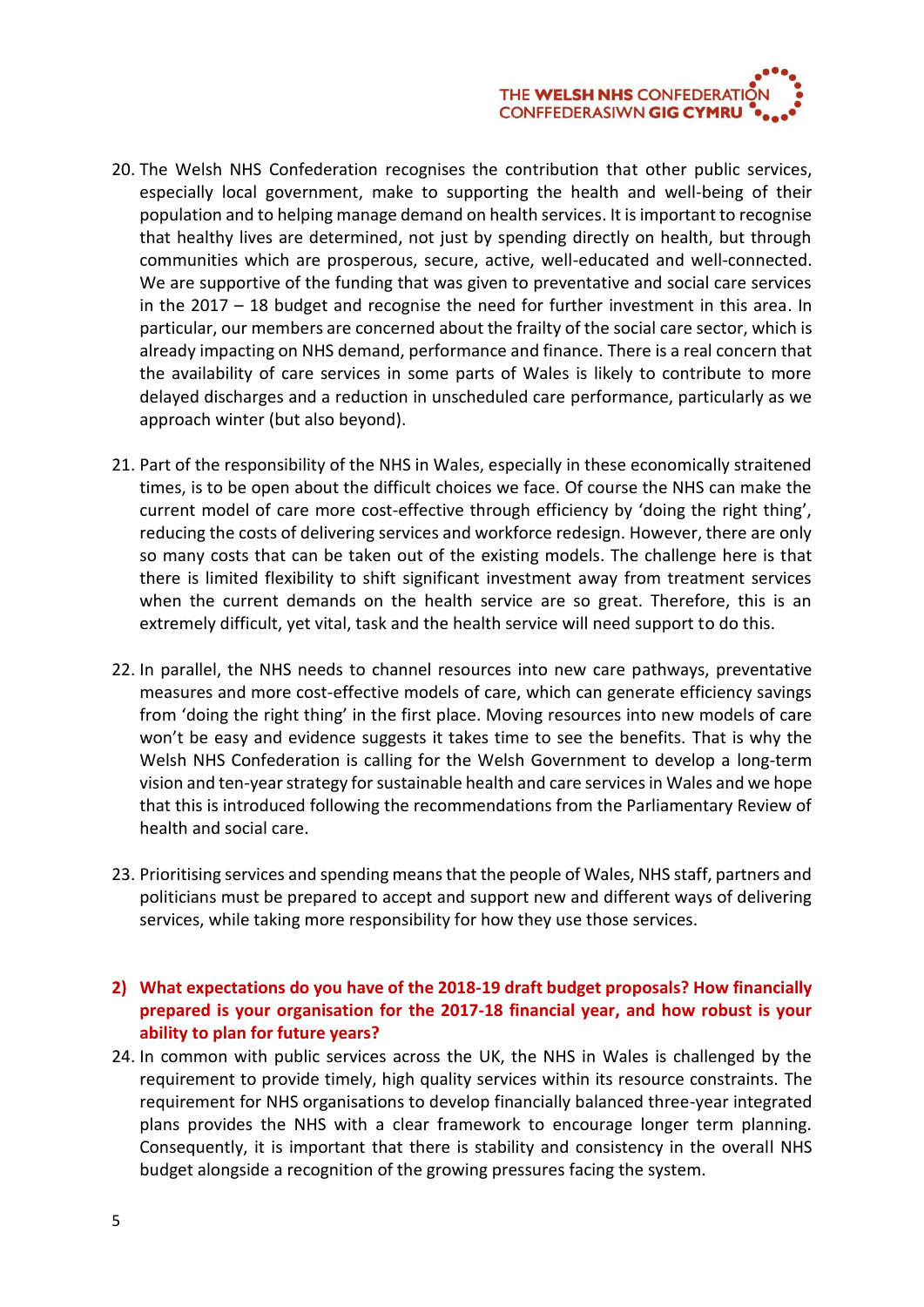

- 25. NHS organisations have faced significant challenges in preparing for the 2017-18 financial year, despite significant additional resource allocations. The planning cycle has seen three organisations being placed in Welsh Government's targeted intervention status at least in part due to their financial positions; and other organisations are also reporting deficits inyear. While the reasons for each organisation will be somewhat different, there are consistent issues across the NHS in Wales, in common with the rest of the United Kingdom.
- 26. However, the policy framework in Wales does allow an appropriate focus on the issues in planning for future years:
	- 1. The Well-being of Future Generations (Wales) Act 2015 requires NHS organisations to work in partnership with other public and thirds sector organisations. This will be a key enabler to deliver system wide change;
	- 2. The Value Framework, alongside the strategic alliance with the International Consortium for Health Outcomes Measurement, advocated by the Welsh Government, provides an opportunity for the NHS to embed the principles of Prudent Healthcare. Importantly, this moves the NHS from its historic focus on technical value (doing more for less) to allocative value (allocating resources to maximise outcomes) and personalised value (as measured through health outcomes). Such an approach encourages careful consideration of preventative spend, and close working with colleagues in Public Health Wales NHS Trust; and
	- 3. The Welsh Government escalation process enables a bespoke response to the issues facing NHS organisations in difficulty, utilising external experts to provide an independent assessment of the issues facing each organisation and the appropriate solutions.
- 27. We recognise that the 2017-18 health and social care budget within Government represents nearly 50% of the total Resource DEL and that further allocations will result in trade-offs elsewhere in the Welsh Government Budget. In line with the commitments given in the run up to the 2016 Assembly election our expectation is that the Welsh Government will continue to provide more per head funding for health and social care in Wales that the UK Government provides in England. Beyond that our members are hopeful that the settlement for the NHS will at least keep pace with GDP growth and be in line with the funding requirements forecast in the Nuffield Report 2014vii and the Health Foundation report.<sup>viii</sup>
- 28. Alongside the settlement, NHS organisations recognise the need for and are committed to deliver further efficiency savings to balance their budgets. Since 2010-11 the NHS in Wales has delivered more than £1.1 billion in recurrent efficiency savings through service changes including increasing day surgery rates, providing more care closer to people's homes, service reconfiguration, increased productivity, demand management, pay restraint and more effective prescribing. While the efficiency savings made by the NHS are significant, the annual achievement has been gradually diminishing year on year, a reflection that traditional methods of savings are unlikely on their own to deliver what is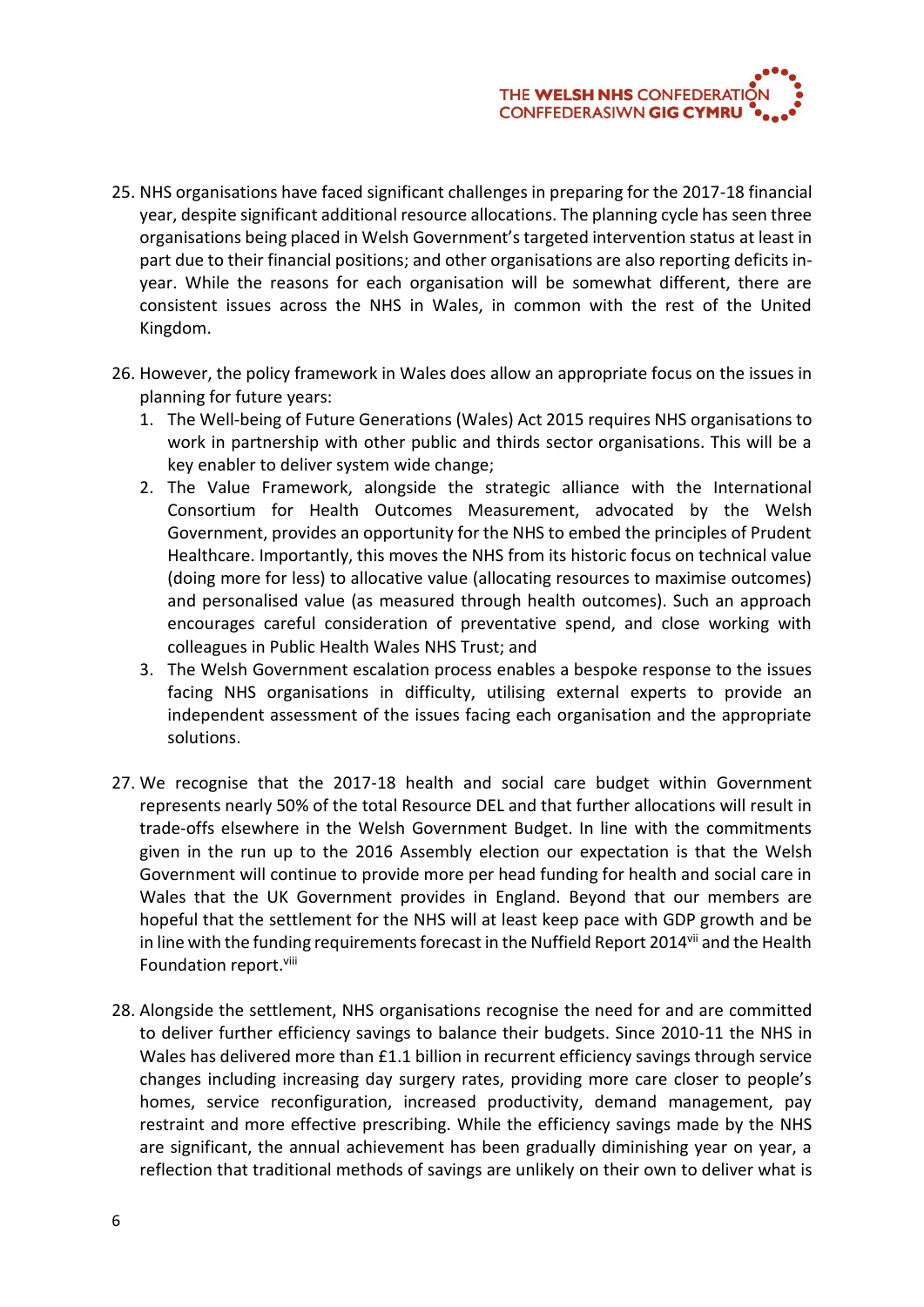

needed in the future. There will be a continued focus on driving technical efficiencies from areas such as procurement, estates management and shared services as well as looking at new opportunities for service redesign, regional working and the use of digital technologies.

- 29. The key financial pressures that will need to be met in 2018-19 include, but are not limited to:
	- a. The workforce, in respect of capacity to deal with increased demands and the increased cost of the workforce through increments and pension contributions. Currently, NHS Wales directly employs around 89,000 staff.<sup>ix</sup> This makes the health service Wales' biggest employer, with the NHS pay bill standing at around £3 billion (more than 50% of NHS spend);
	- b. Non-pay cost increases, also through increasing demands, price increases and the increasing demands for high cost drugs;
	- c. Increased volumes of packages of care for patients in the community meeting the continuing NHS healthcare and funded nursing care criteria as a result of our growing elderly population;
	- d. Increased demand for prescribed drugs within the primary care setting; and
	- e. The NHS Pension Scheme Administration Charge (anticipated to be around £2.5m across the NHS).
- 30. Again this year the capital settlement for the NHS will also be critical and it is hoped that there will be additional capital resources made available to enable the service to address the maintenance backlog in the NHS estate as well as providing the much needed capital to invest in new facilities, such as integrated primary care centres and regional diagnostic treatment centres. The NHS needs additional capital for NHS equipment, ICT and infrastructure. The shortage of capital funding is a very particular barrier to service change. In order to consolidate services and make them more efficient to release revenue there will need to be a significant investment now and in the future in buildings, equipment and information and communication technology in the secondary care sector but also in primary and intermediate care.
- 31. The priority for our members is that the 2018-19 settlement, combined with their efficiency plans, needs to meet their immediate recurrent revenue pressures. But we are also committed to shifting resources to preventative and community services as this is vital for the future health and well-being of the population and therefore we support the continuation of the Intermediate Care Fund and the £60m invested in the Fund in the 2017-18 budget settlement. The Intermediate Care Fund has helped keep older and vulnerable people out of hospital and in their own homes and has provided the resources to encourage innovation and develop new models of delivery to ensure sustainable integrated services.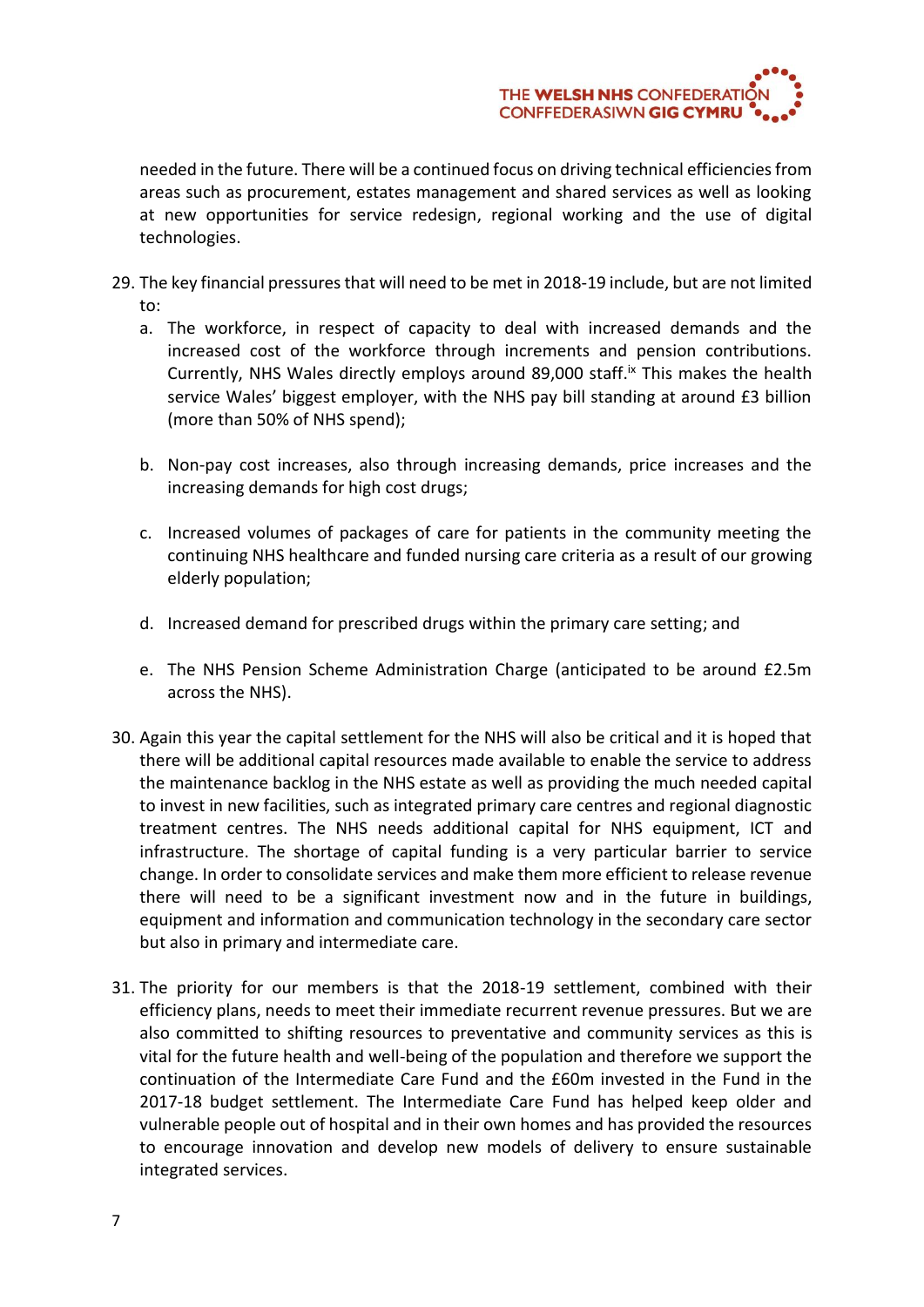

- 32. The Welsh NHS Confederation would also like to see the Welsh Government protect, as far as possible, public services that support health and well-being. We are concerned that reductions to local government, housing and voluntary sector budgets will impact on NHS demand and our collective efforts to invest in preventative services.
- 33. Therefore, we want to underline our commitment to collaboration with our partners and integration with social care services in particular. The Welsh NHS Confederation believes that Wales, given its size, structure and close links, has a golden opportunity to achieve so much when it comes to integration. The Welsh NHS Confederation works with ADSS Cymru, Wales Council for Voluntary Action, Care Forum Wales, the Welsh Local Government Association and Community Housing Cymru to support the continued implementation of the Social Services and Well-being (Wales) Act 2014. However, to provide patient centred care, collaborative working and transformational change is vital across all of the public sector. The 'prudent health' care approach will help us work through this but it will require the commitment of the NHS, all healthcare related partners and the general public, to truly be successful. The NHS will need to be supported to make progress in changing the way care is delivered, with patient outcomes at the heart of the measurement of success.
- 34. NHS organisations are already planning for the 2018-19 financial year. The NHS works together to understand service pressures, for example by looking at population projections and to model the impact of different financial scenarios and this has helped to develop financial planning and management skills across the sector. Financial resilience varies between organisations depending on a range of factors including population, socio economic factors, levels of deprivation and rurality and the configuration of services.
- 35. The Integrated Medium Term Planning (IMTP) process requires health organisations to plan three years ahead, but their ability to predict and plan the future has been constrained by the annual nature of the Welsh Government budget planning framework in recent years. While the Welsh NHS Confederation recognises the Welsh Government is itself constrained by the UK Government planning cycles, the absence of three year settlements limits the ability of NHS organisations to plan and their appetite to invest in new models of care that may not provide a return on investment in the short term.
- 36. Against that background indicative future year settlements aligned to the IMTP timetable would be most welcome. Added to this it would be helpful if Welsh Government could set out in detail any specific funding requirements when the budget is published to give the NHS adequate time to prepare for implementation. Delays in informing health organisations of specific commitments can lead to unforeseen pressures on in year budgets which are difficult to manage.
- 37. Looking to the future the NHS in Wales remains concerned about the scale of the challenge to manage within their likely resources without a detriment to quality, safety and access. Perhaps the largest financial risk is the unforeseen or unfunded pressure on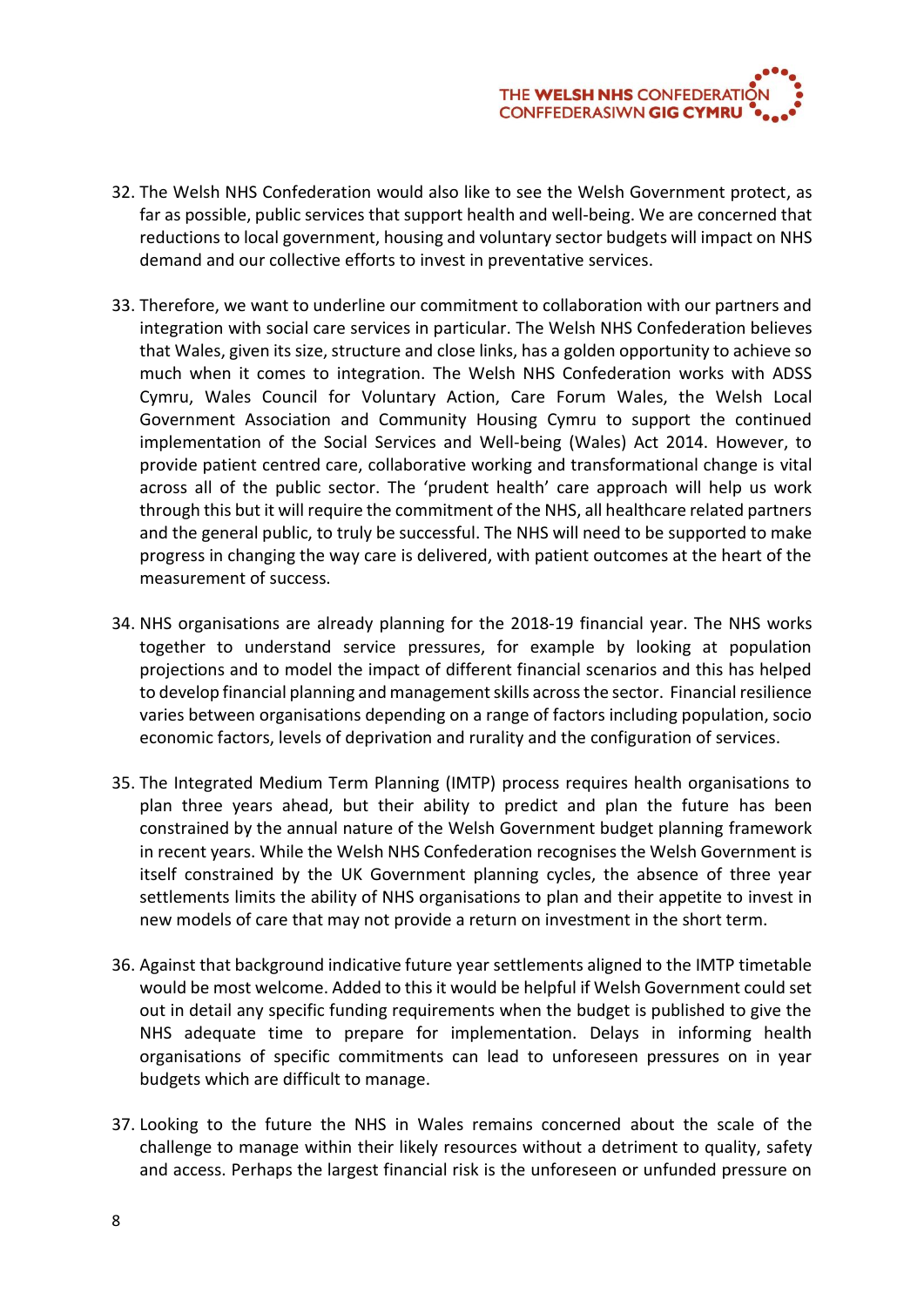

the pay bill, which could easily derail NHS performance, finance and improvement. Add to that the pressure on the NHS continually to develop and accelerate technological advancements (which usually increase cost, rather than save money) and the financial outlook for the NHS is clearly precarious. Against that background we would urge the Government to consider the medium to long term risks to the sector in setting the budget for 2018-19 and beyond.

38. The NHS must be supported to prioritise and change over the next period if it is to ensure efficient, safe and sustainable services are provided within the resources allocated by the Welsh Government. This will inevitably mean that difficult choices have to be made on what services are provided where and when. Prioritising services and spending means that the people of Wales, NHS staff, partners and politicians must be prepared to accept and support new and innovative ways of delivering services, while taking more responsibility for how they use those services.

# **3) The Committee would like to focus on a number of specific areas in the scrutiny of the budget, do you have any specific comments on the areas identified below?**

### **Financing of local health boards and health and social care services**

39. Our response to the previous two questions provides a detailed answer to this specific question.

#### **Approach to preventative spending and how is this represented in resource allocation**

- 40. Investment in prevention and early intervention is a priority for our members. However, there is a very real tension between the need to meet the immediate costs of treating those in need of healthcare services and diverting resources into preventative services which may not deliver tangible gains for a number of years. Every NHS organisation is committed to the preventative agenda and is seeking to invest in preventative services, but short-term budget cycles reduce their risk appetite and the need to meet inescapable annual pay and price pressures stops them from investing more at the current time. We believe the Welsh Government should support public bodies in Wales to invest where there is firm evidence that investment in preventative services will improve population outcomes and reduce demand on more expensive treatment services in the future. If the Welsh Government was able/prepared to share the financial and performance risk with public sector organisations more could be invested now for the benefit of future generations.
- 41. Unless we get serious about prevention, health needs will continue to grow, placing more pressure on our universal healthcare system. Services provided by the NHS in Wales cover both prevention and treatment-based services. Evidence has long been put forward that the amount that the NHS spends on preventative services is too little and that there are significant health and care benefits for investing in preventative services. The NHS in Wales is very supportive of the Public Health Wales report "*Making A Difference: Investing*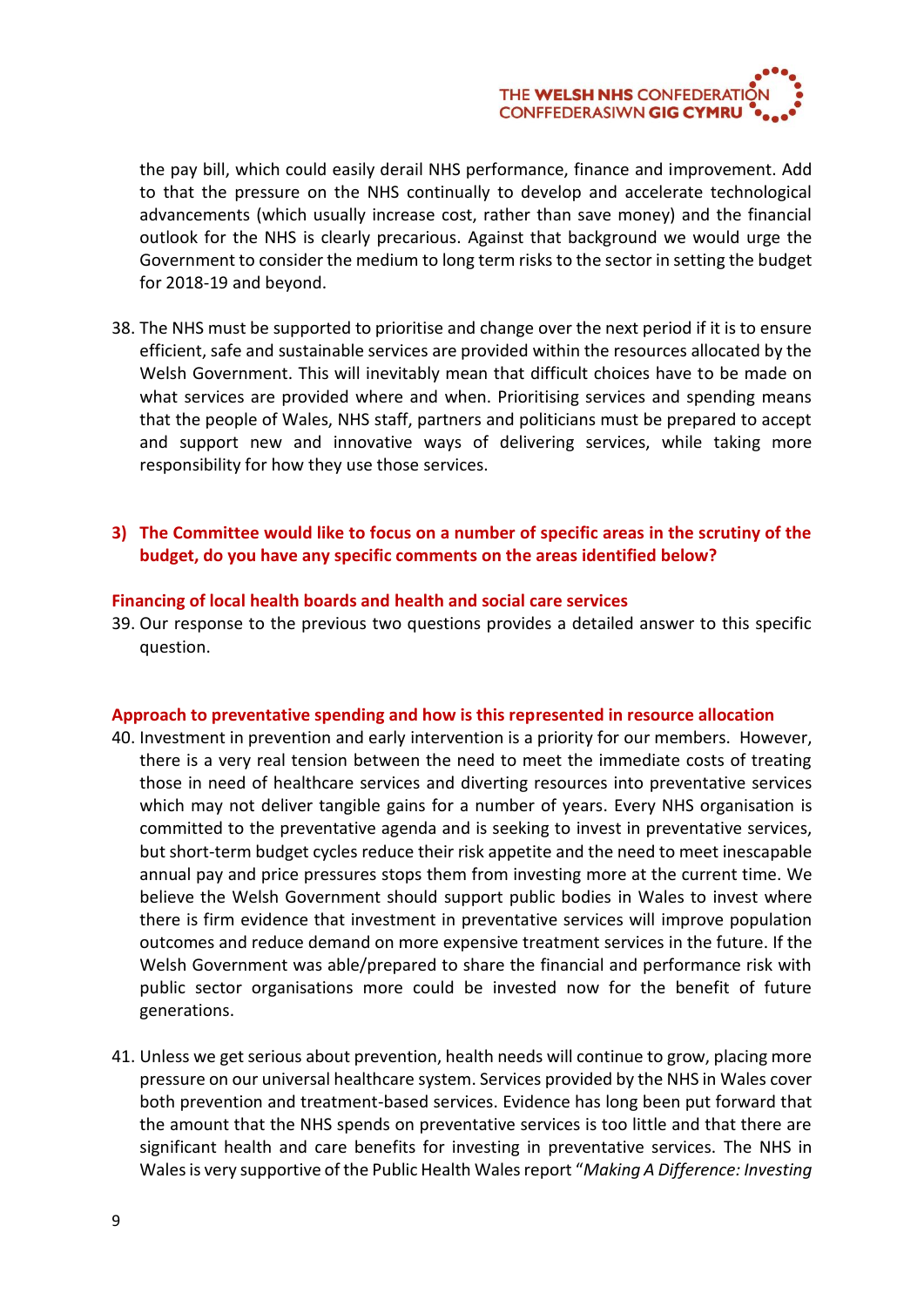

in Sustainable Health and Well-being for the People of Wales<sup>"</sup> published last year which set out research evidence and measures that could be taken to build resilience; address harmful behaviours and protect health; and address wider economic, social and environmental determinants of health.

42. In terms of funding distribution across NHS organisations, relative need in relation to changes in the makeup of the population (for example demonstrated by the Welsh Health Survey) is not used as a driver in determining allocation changes overall or how resources are distributed. The Townsend formula attempted to do this some years ago but it was discontinued. The challenge remains to develop a distribution mechanism which transparently and fairly links need, especially poverty and ageing, to resource.

### **Sustainability of public services, innovation and service transformation**

- 43. The Welsh NHS Confederation is calling for transformation and transition funding (revenue and capital) to be given to NHS organisations to enable them to invest in new models of healthcare and digital technologies that will help the NHS transform to a system that focuses on prevention and the provision of health and care services as close to home as possible. Upfront investment will be crucial and is needed to get new models up and running and transition funding is needed to meet the double running costs associated with moving from one way of working to another.
- 44. Sustainability of public services is dependent upon innovation and transformation as explained above. To ensure a safe, high quality and efficient healthcare system in Wales it is necessary to move to new innovative models of care supported by adequate financial, physical resources, a well-trained, multi-disciplinary workforce, supported by technology.
- 45. Radical change is needed if the NHS is to meet the level of demand being placed upon it while living within its means. Sustainable plans will have to be developed to enable the NHS to deliver financially as well as provide high quality care to patients. This is a significant and complex challenge which will require the support of the political community and the public.
- 46. For these strategies to be successful requires a collective ambition and an acceptance that change in the way we deliver services will be inevitable. For any change to be successful the Welsh Government, the National Assembly and the public must acknowledge that the priorities for health services in Wales will need to be re-assessed and delivery targets set accordingly. The current financial position of the NHS means it is very difficult to transform services at the same time as handling ongoing enormous pressures on existing services, finances and resources.

### **Welsh Government policies to reduce poverty and mitigate welfare reform**

47. The Welsh NHS Confederation supports the Welsh Government's efforts to reduce poverty, mitigate welfare reform and prepare for an ageing population and believes that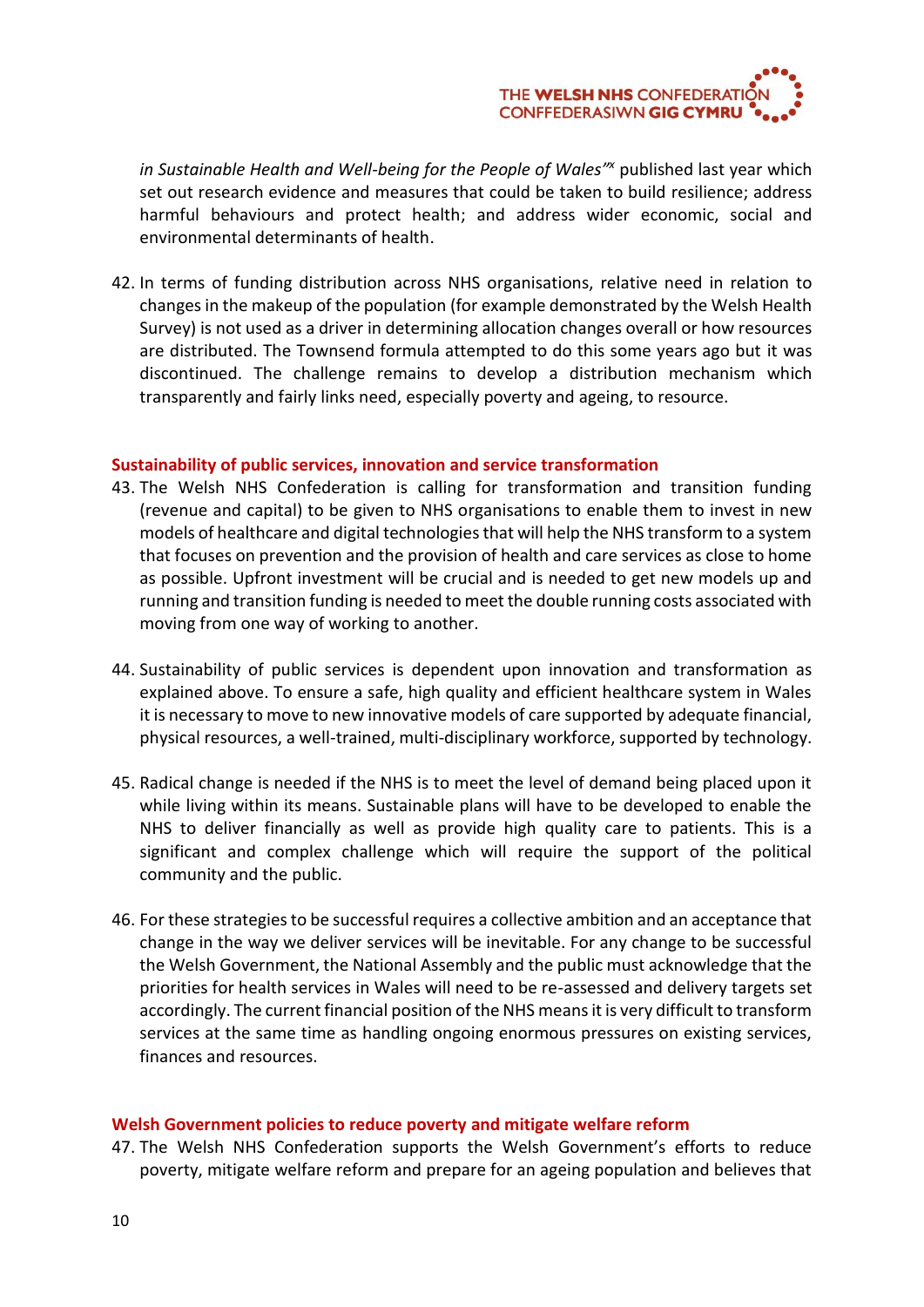

these challenges need to be tackled holistically through the public service as a whole. The Joseph Rowntree Foundation<sup>xi</sup> estimates that poverty costs the UK health care about £29 billion per year and accounts for the largest portion of additional spending associated with poverty. A crude Wales proportion would be about £1.5 billion per year and the report discusses that there is growing weight of evidence that health care utilisation and costs are strongly related to poverty, both as presently experienced and as a legacy from past experiences of poverty. They compute the cost to all public services in the UK as £78 billion per year.

48. As highlighted in our briefing, "*From Rhetoric to Reality – NHS Wales in 10 years' time:*  Socio-economic Deprivation and Health",<sup>xii</sup> the socio-economic inequalities in life prospects and health are stark. Socio-economic deprivation has a significant impact on child development, on people's lifestyle choices, on healthy life expectancy, including living with an illness or chronic condition, and life expectancy.

### **The Welsh Government's planning and preparedness for Brexit**

- 49. The financial impact for the NHS in Wales will depend on the terms of the agreement and the broader impact on the UK economy, tax revenues and public finances.
- 50. The influence and impact of EU affairs on the NHS has significantly increased over time, with various aspects of domestic health policy now being intrinsically linked with EU policy. As our briefing, "The path to Brexit: Key priorities for the NHS", xill highlights it is still unclear what the implications of Brexit will be but it is likely that the impact could span over a broad range of areas of NHS activity. Brexit could have implications for the commissioning, provision and development of healthcare interventions given the extent to which the EU policy and legislation impact on the NHS. There are possible implications for the NHS workforce, with over 1,350 EU Nationals directly employed by the NHS in Wales in April this year, research and innovation could be impacted and public health and health technology regulation are priority issues to be looked at during the withdrawal negotiations.
- 51. The Welsh NHS Confederation has been highlighting the possible implications for the Welsh NHS of Britain exiting the EU with the Welsh Government but also to the UK Government through being a proactive member of the Cavendish Coalition and the Brexit Health Alliance.
- 52. The Cavendish Coalition is a group of health and social care organisations united in their commitment to provide the best care to their communities, patients and residents. We are committed to working together to ensure a continued domestic and international pipeline of high caliber professionals and trainees in health and social care. The Brexit Health Alliance brings together the NHS, medical research, industry, patients and public health organisations. The Alliance seeks to make sure that issues such as healthcare research, access to technologies and treatment of patients are given the prominence and attention they deserve during the Brexit negotiations.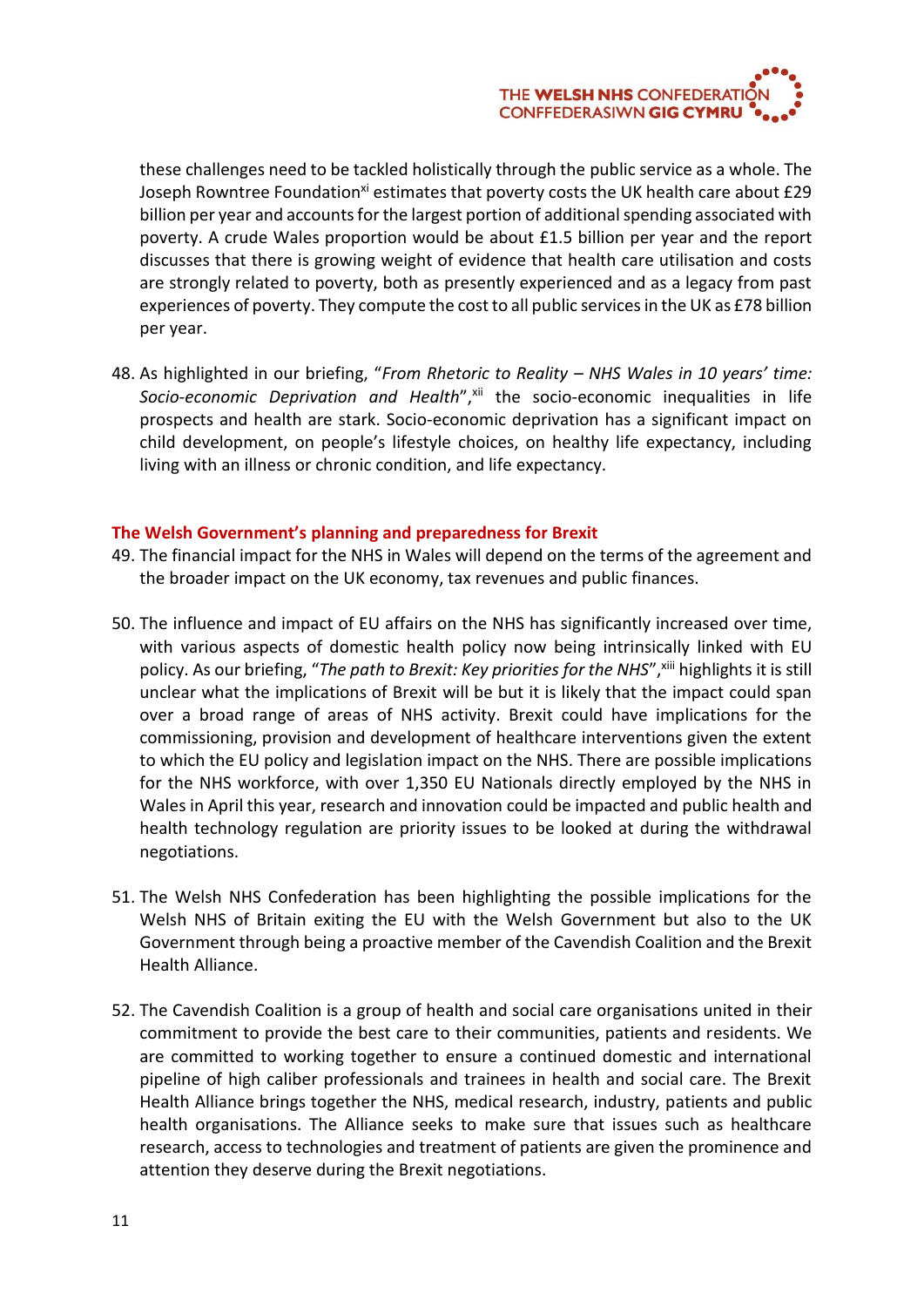

53. It is imperative that health and social care is not forgotten when negotiating Britain's exit from the EU and if an economic shock materialises the UK and Welsh Government need to be honest about the implications for patients and service users.

#### **How evidence is driving Welsh Government priority setting and budget allocations**

54. We welcomed the additional £265 million funding for NHS delivery that has been provided and the research based approach which the Welsh Government is increasingly adopting in financial policy development, such as the Institute of Fiscal Studies report into "*Welsh*  budgetary trade-offs";xiv the Health Foundation's report on the financial sustainability of the NHS in Wales<sup>xv</sup> and the Nuffield Trust's "Decade of austerity in Wales" report.<sup>xvi</sup> Such evidence will serve to ensure that Wales is well placed to adopt best practice in resource allocation. The funding allocation to the NHS has broadly followed the recommendations in the Nuffield Trust and Health Foundation reports.

### **How the Future Generations Act is influencing policy making.**

- 55. All public bodies have a duty when it comes to building a healthier Wales and we should not underestimate the significant opportunities presented to us through the Well-being of Future Generations Act 2015 and the Social Services and Well-being Act 2014.
- 56. The Public Service Boards, introduced as part of the Well-being of Future Generations Act 2015, enable public services to commission and plan collaboratively, ensuring that services are integrated and that care and support provided improves health and wellbeing outcomes for the local population now and in the future. Both Acts should help drive collective decision-making models within national and regional priorities, especially around service reconfiguration. It is vital for the long-term health and well-being of the population that a 'health in all policies' approach is implemented, with all public bodies being required to conduct health impact assessments on future policies. We need to work collaboratively across sectors to help people make healthier choices in life and reduce their risk of developing chronic diseases, many of which are linked to lifestyle.

### **Other relevant areas**

#### **Mental health spending**

57. Mental health is the largest of all programme budgets in NHS Wales, accounting for just over 11% of the budget. However, while significant investment is made to mental health services, mental health conditions account for 23% of ill health in Wales.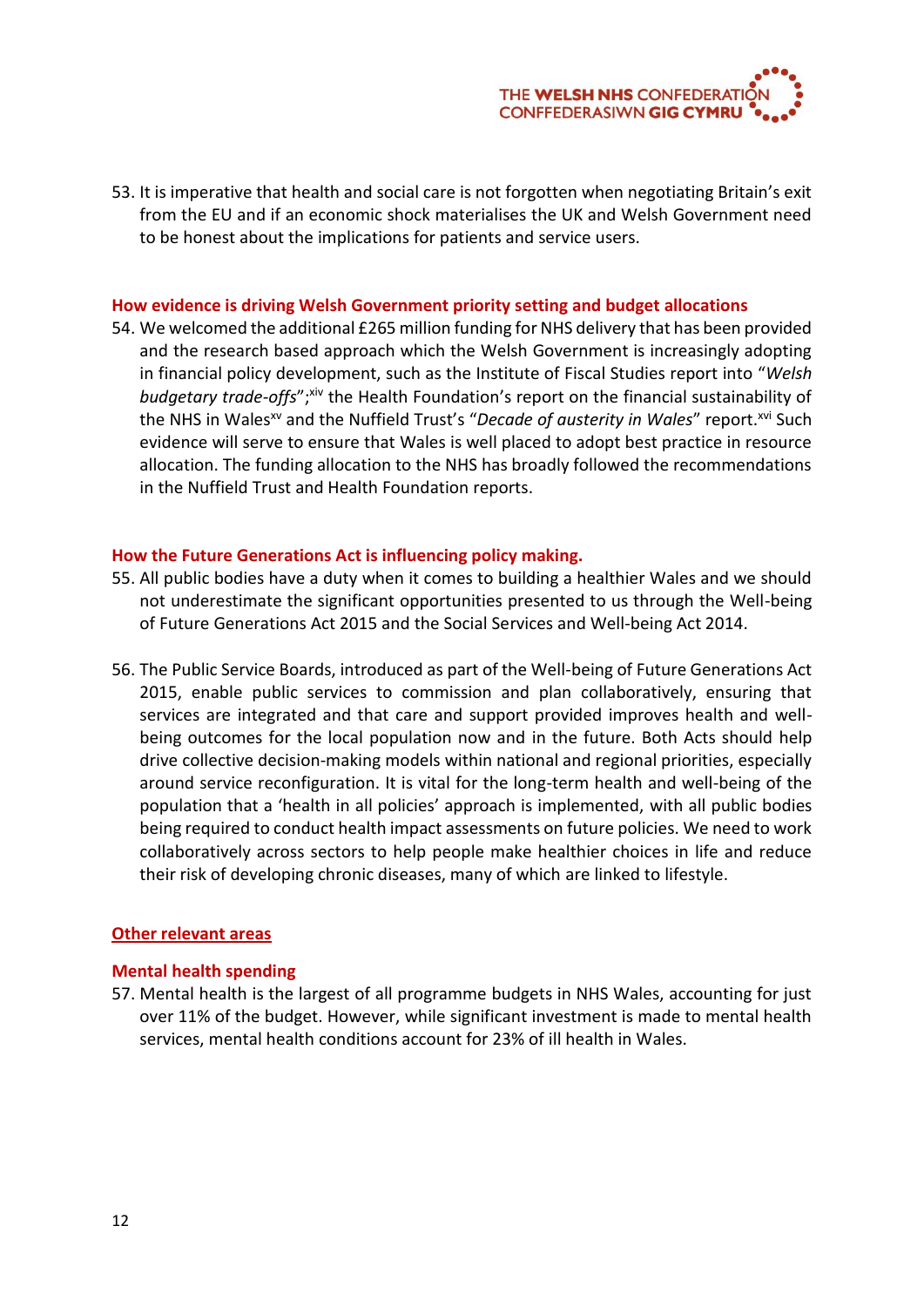

| Year          |                     | 2009/10  | 2010/11  | 2011/12  | 2012/13  | 2014/15  | 2015/16  | 2016/17  |
|---------------|---------------------|----------|----------|----------|----------|----------|----------|----------|
| <b>Mental</b> |                     |          |          |          |          |          |          |          |
| health        |                     |          |          |          |          |          |          |          |
| problems      |                     | 607, 446 | 636, 711 | 641, 841 | 617,500  | 634, 474 | 663, 251 | 683,030  |
|               |                     |          |          |          |          |          |          |          |
| <b>Mental</b> | General             |          |          |          |          |          |          |          |
| health        | mental              |          |          |          |          |          |          |          |
| problems      | illness             | 306, 627 | 327, 713 | 316, 356 | 254, 376 | 271, 146 | 305, 874 | 310, 624 |
|               |                     |          |          |          |          |          |          |          |
|               |                     |          |          |          |          |          |          |          |
|               | <b>Elderly</b>      |          |          |          |          |          |          |          |
|               | mental              |          |          |          |          |          |          |          |
|               | illness             | 167, 445 | 176, 320 | 186, 407 | 178, 856 | 181, 934 | 201, 672 | 212,800  |
|               | Child &             |          |          |          |          |          |          |          |
|               | adolescent          |          |          |          |          |          |          |          |
|               | mental              |          |          |          |          |          |          |          |
|               | health              |          |          |          |          |          |          |          |
|               | services            | 43, 814  | 41, 928  | 42,819   | 42,846   | 40, 248  | 41, 320  | 45, 817  |
|               |                     |          |          |          |          |          |          |          |
|               | <b>Other mental</b> |          |          |          |          |          |          |          |
|               | health              |          |          |          |          |          |          |          |
|               | problems            | 89, 559  | 90, 749  | 96, 257  | 141, 420 | 141, 144 | 114, 384 | 113, 787 |

## **Expenditure on mental health services by category in £ over recent years (Last update 24th April 2017; Next update expected: April 2018).**

# **NHS workforce pressures**

- 58. As highlighted previously, currently NHS Wales directly employs around 89,000 staff, xvii with the NHS pay bill standing at around £3 billion. However, there are recruitment and retention issues within the NHS which the NHS leaders are addressing.
- 59. Workforce gaps are challenging across all professional groups resulting in high usage of agency and locum costs to cover vacancies. In particular, there has been an increased demand for nursing staff which has been in excess of predicted and planned demand. This has come about due to an increased emphasis on staffing levels following the enquiry into Mid-Staffordshire Hospitals and the Nurse Staffing Levels (Wales) Act 2016. The introduction of the Nurse Staffing Levels (Wales) Act, will also have an impact on the skill mix within acute medical and surgical wards. However, NHS Wales does have a significant opportunity to re-design its workforce. This will be a major development challenge that will require local management time and support to critically review the skill mix of multidisciplinary teams, using workforce evidence and tools to support. Essential to success will be the support and agreement by professional leaders on the scope and boundaries of staff working in multidisciplinary teams and in particular amongst those in non-regulated roles. While systems and services provide a focus for change it is the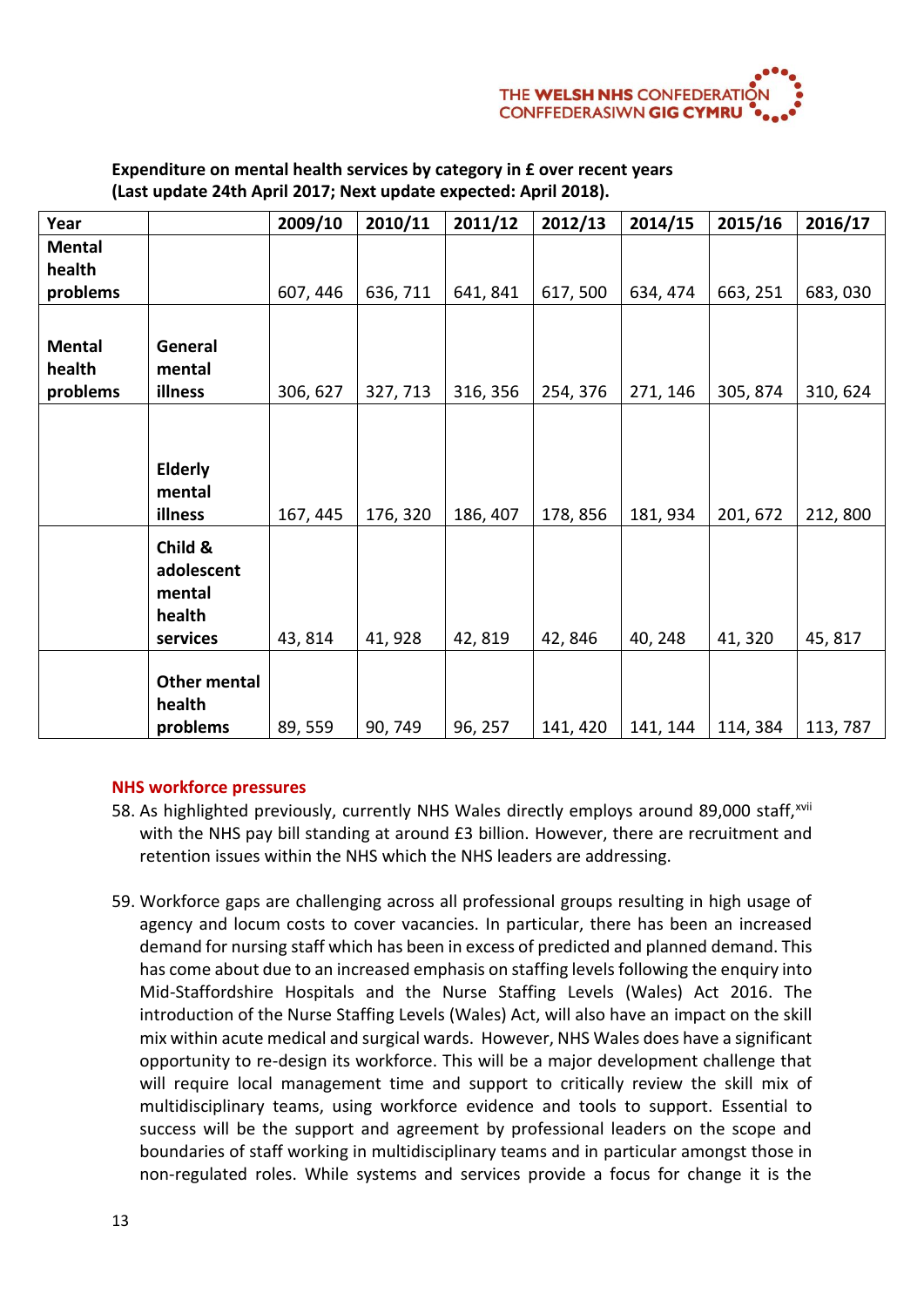

workforce that represents the largest asset in delivering care and making the changes needed.

- 60. The Nuffield Trust has identified that support staff provide good quality patient focussed care. Short training times mean that numbers can be expanded relatively rapidly. The changing needs of the health service and the productivity challenges facing all NHS organisations, presents a compelling argument therefore, for improving the focus on this element of the workforce and ensuring that the most appropriate and effective use of their skills is made.
- 61. Healthcare support workers (HCSW) provide care under the direction of registered professionals with clinical support staff, constituting 31% of the total workforce. The Welsh Government has introduced levels of governance (Codes, Career Framework, delegation Guidelines) to ensure HCSW are supported to practice safely in Wales. However, there are challenges to be worked through to ensure registrants are confident and comfortable in delegating to HCSW roles and this will need to be addressed.
- 62. As healthcare moves away from a focus on episodic acute care towards more holistic, continuous care, opportunities will and are emerging to explore ways of using the clinical team/workforce in a different and more integrated multidisciplinary way. Health Boards and Trusts in Wales could exploit the opportunities available by using the available governance frameworks and the national job evaluation role profiles, supported by education and training to enable HCSW to develop and expand their roles which would support the graduate/registered workforce to 'do only what they can do'. Changes to roles inevitably challenges established interests and attitudes and this will need to be managed if NHS Wales is to develop a sustainable workforce model and deliver the efficiencies that are necessary.
- 63. The establishment of Health Education and Improvement Wales (HEIW) provides an opportunity to consider potential economies of scale in the purchasing and delivery of education for CPD of the NHS Wales workforce. Initiatives could include:
	- Working with education providers provide a co-ordinated approach to support the widening access agenda coupled with clarity around the possibilities for career development for staff through a skills escalator approach which helps to support the development of sustainable and skilled workforces across our communities;
	- Centrally commissioning the certificate of higher education which would allow the Health Boards/Trusts to talent manage their current HCSW staff and provide early identification of those who could progress to registered nurse training either via the traditional route or the part-time route;
	- Health Boards/Trusts could identify the graduates among the current HCSW workforce and support them onto the 2-year graduate entry programme;
	- Exploring the possibility of distance learning via the Open University who may be able to provide adult or mental health training, however this would need to be done via a procurement process;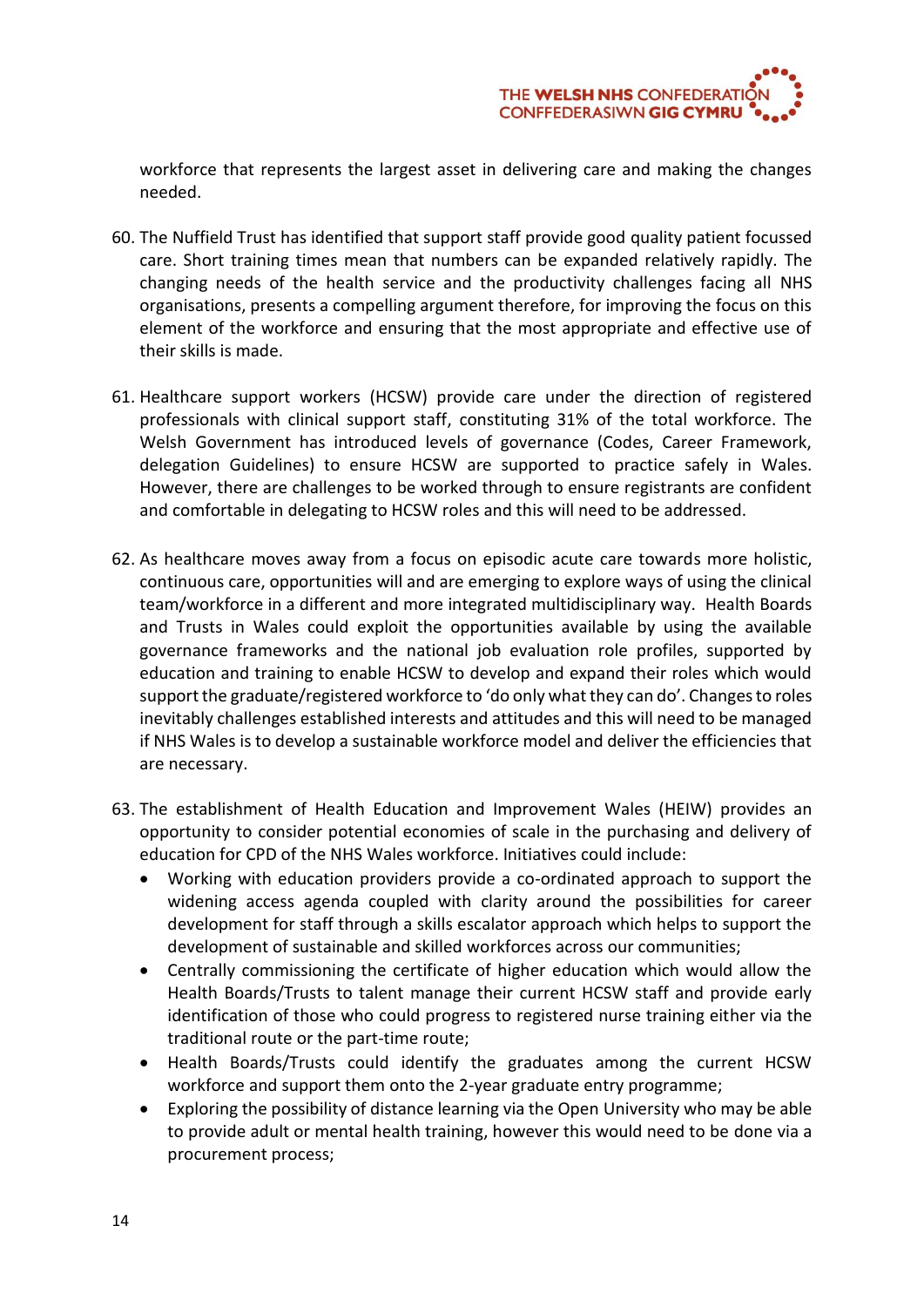

- Higher level apprenticeships that are constructed in a way that staff can step on and off at agreed points with a qualification. Some elements of these pathways have been developed by individual universities and are already in place but not as apprenticeships. Any gaps would need to be addressed and each qualification put into an apprenticeship framework, this would require the support of other department in Welsh Government; and
- Currently there are no degree level apprenticeships in Wales due to the funding model. Welsh Government is currently looking at priority areas and such a course could not start until 2020 which would allow time for proper development. This would necessitate influencing regional skills partnership.
- 64. There are a significant number of vacancies within the acute medical workforce at a number of different grades. This has led to a significant agency and locum deployment and expenditure. NHS organisations have been working on improving their systems for reporting on areas of high expenditure and have been using this data to determine the appropriate approaches to reduce expenditure.
- 65. A task and finish group has been set up to address the situation and support all NHS Wales organisations working together to drive down agency and locum cost with a view to achieving significant benefits including: -
	- The return of people to the NHS labour market so improving regular workforce supply and improving quality and consistency of care to patients;
	- Increasing the equity and transparency of reward systems and the reduction of internal wage completion; and
	- A clear national framework of limits and targets for agency and locum deployment and expenditure underpinned by some standard operating procedures.
- 66. The task and finish group has now made a series of recommendations to address and alleviate the high levels of locum and agency expenditure which are to be implemented during the autumn of 2017.
- 67. There are continuing and increasing difficulties in recruiting GPs which is being driven by falling incomes, reduced investment, increased workload and other external changes, for example changes to taxation and NHS Pension scheme; removal of Minimum Practice Income Guarantee (MPIG); increases in medical indemnity fees. Sessional work is becoming increasingly more attractive than partnership or salaried positions. An escalating reliance on the locum market, as practices become unstable and workloads become difficult to manage, is a driving force, with remuneration of locum work increasing but with less responsibility being taken e.g. locums will only agree to cover a selected workload. This situation applies to both in-hours Primary care and out of hours.
- 68. There are a number of potential solutions to address these difficulties, including:
	- Improved primary care workforce planning intelligence to better understand demand and planning needs;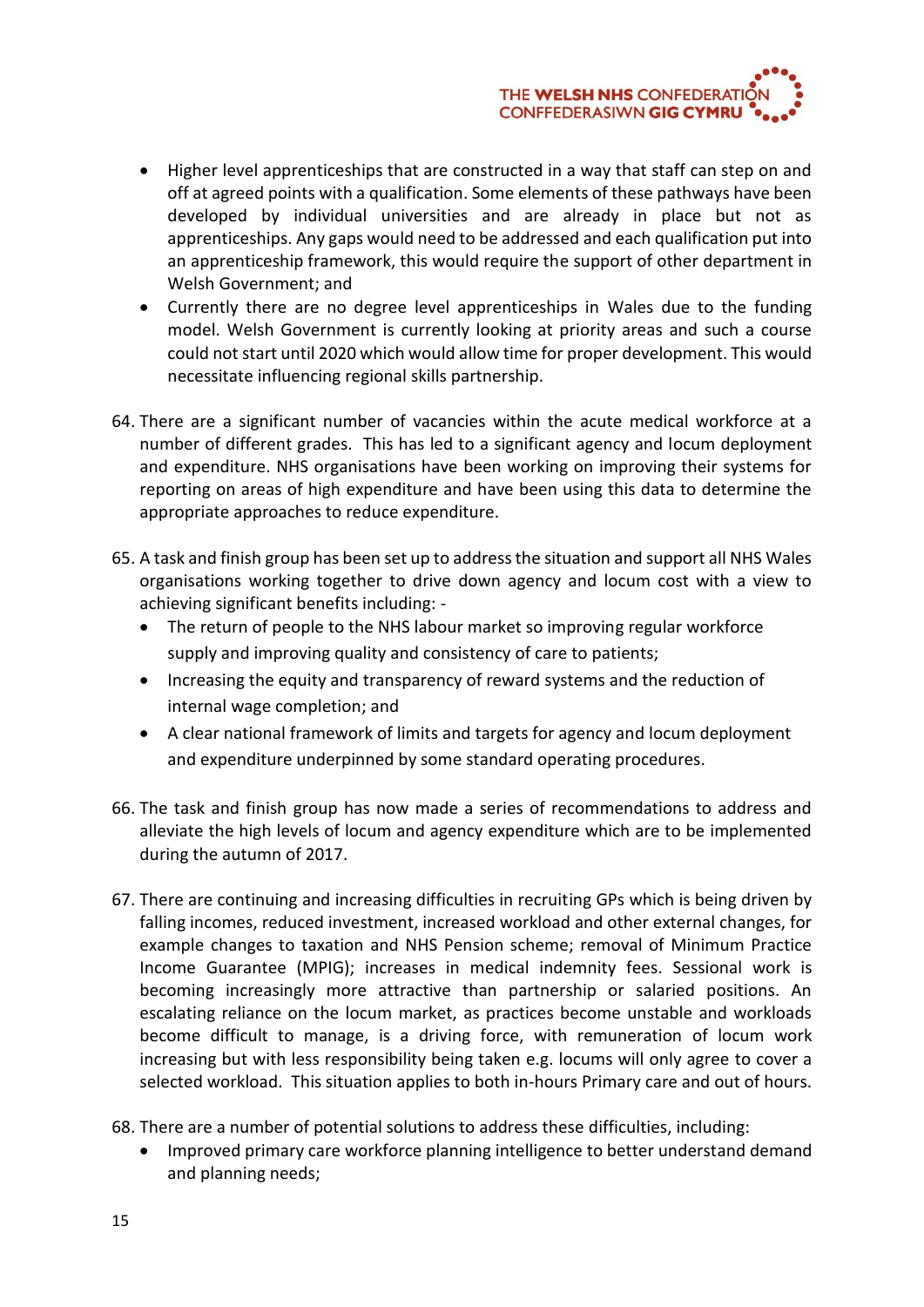

- Evaluating primary care workforce needs and identifying "who can do what" to enable greater flexibility in approach to service delivery. This will support transformational change that will underpin the appropriate skill mix of staff. Staff currently deployed to primary care includes;
	- o Pharmacists either practice/cluster based or community pharmacy;
	- o Nurses particularly advanced practice;
	- o Health Care Support Workers
	- o Paramedics from community paramedics to advanced level practitioners;
	- $\circ$  Therapists both physiotherapy and occupational therapy staff are being deployed in Primary Care;
	- o Social prescribers/care co-ordinators usually 3rd sector staff, but a mix of roles being used.
- 69. It will take time to deploy the correct mix of these staff and some, for example nurses, are difficult to recruit. As the staffing model changes there is likely to be increased costs but these should eventually tail-off.
- 70. In relation to recruitment, the Train, Work, Live initiative has shown dividends in its approach which saw GP recruitment rates significantly increase and the programme is being rolled out to attract nurses and Allied Health Professionals to work in NHS Wales.
- 71. There is also an emerging primary care model which is being used across Wales which is steering workforce development. As a result, innovative ways of working to drive up quality and effectiveness in service delivery are being developed.
- 72. Resources to support sharing of good practice, tools and resources to aid service delivery improvement (e.g. PC One website; Compendium of emerging roles and models) continue to be developed. The future shape of practices and cluster working will result in estates reconfiguration and the development of health and well-being hubs. This will impact capital costs.
- 73. To support this workforce plans must fully incorporate the skills and experience of all health and social care professionals, providing a comprehensive multidisciplinary care team in people's own localities. Healthy Prestatyn is a model designed on this basis, where service users can be seen directly by the person most appropriate for their care needs, ensuring that GPs can devote their time to those patients who need to see a doctor.
- 74. The cluster models and social prescribing will also see an increasing need for integrated working and roles across health, social care and the 3<sup>rd</sup> sector. A particular workforce pressure is in domiciliary care where there are severe shortages impacting across the system. Effective integration of health and social care workers would go towards easing this pressure.